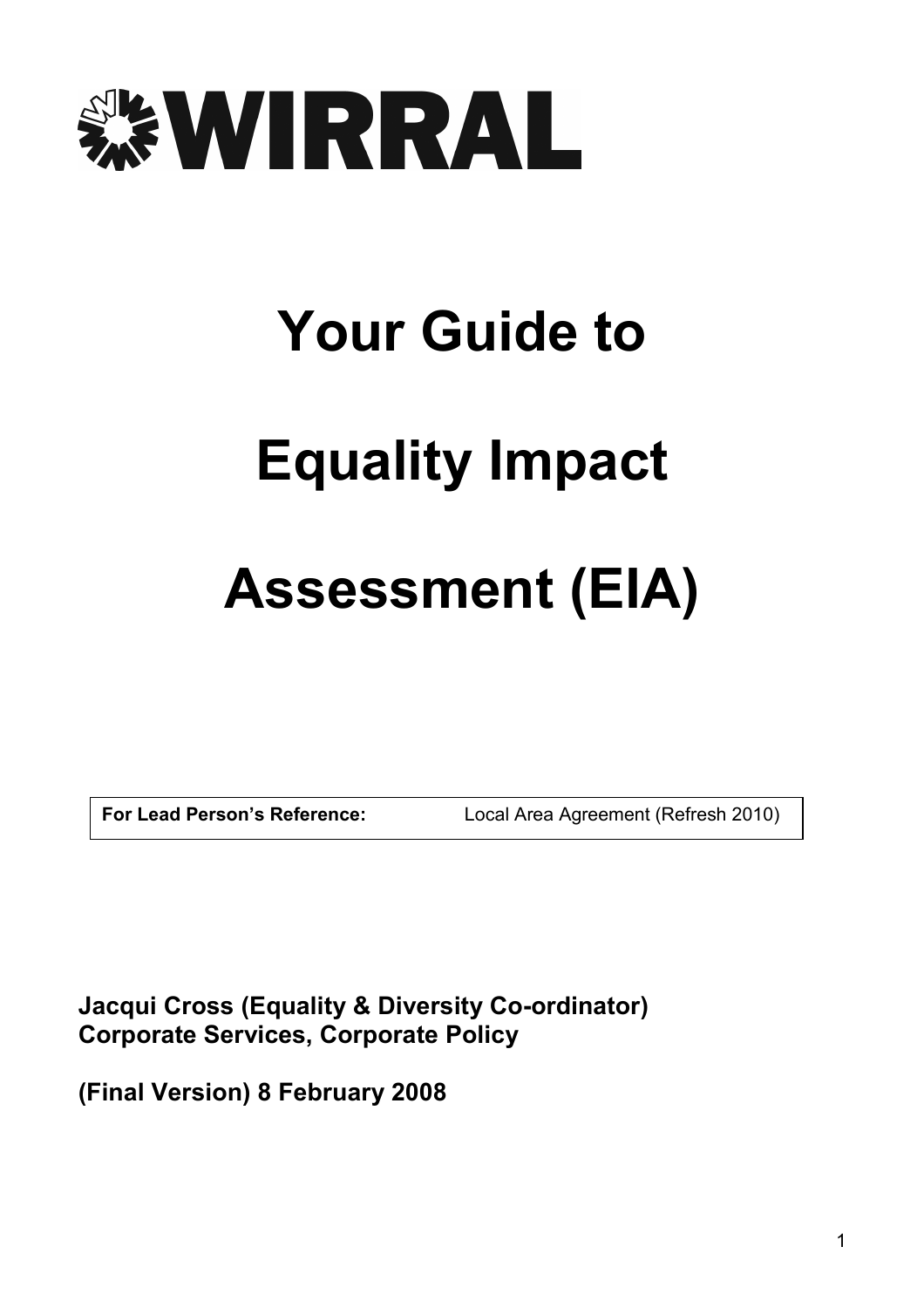## Equality Impact Assessment

| Section 1: Your details                                                                      |                                                 |  |  |  |  |  |
|----------------------------------------------------------------------------------------------|-------------------------------------------------|--|--|--|--|--|
| (1.1) Department:                                                                            | <b>Corporate Services</b>                       |  |  |  |  |  |
| $(1.2)$ Division:                                                                            | <b>Corporate Policy</b>                         |  |  |  |  |  |
|                                                                                              | (1.3) Assessment Lead: Lucy Beed & John Highton |  |  |  |  |  |
|                                                                                              |                                                 |  |  |  |  |  |
| (1.6) Who else will be involved in the process? (see guidance note 1)<br><b>Carolyn Curr</b> |                                                 |  |  |  |  |  |
| (1.7) Please sign & date this form                                                           | 19th March 2010<br>John Highton                 |  |  |  |  |  |

#### Guidance Note 1:

For Initial EIA's it is best practice to involve the service / function manager, equality and diversity lead(s) and relevant frontline staff.

For Full EIA's it is best practice to involve the service / function manager, equality and diversity lead(s), relevant frontline staff, customers, appropriate external agencies, and the voluntary and community sector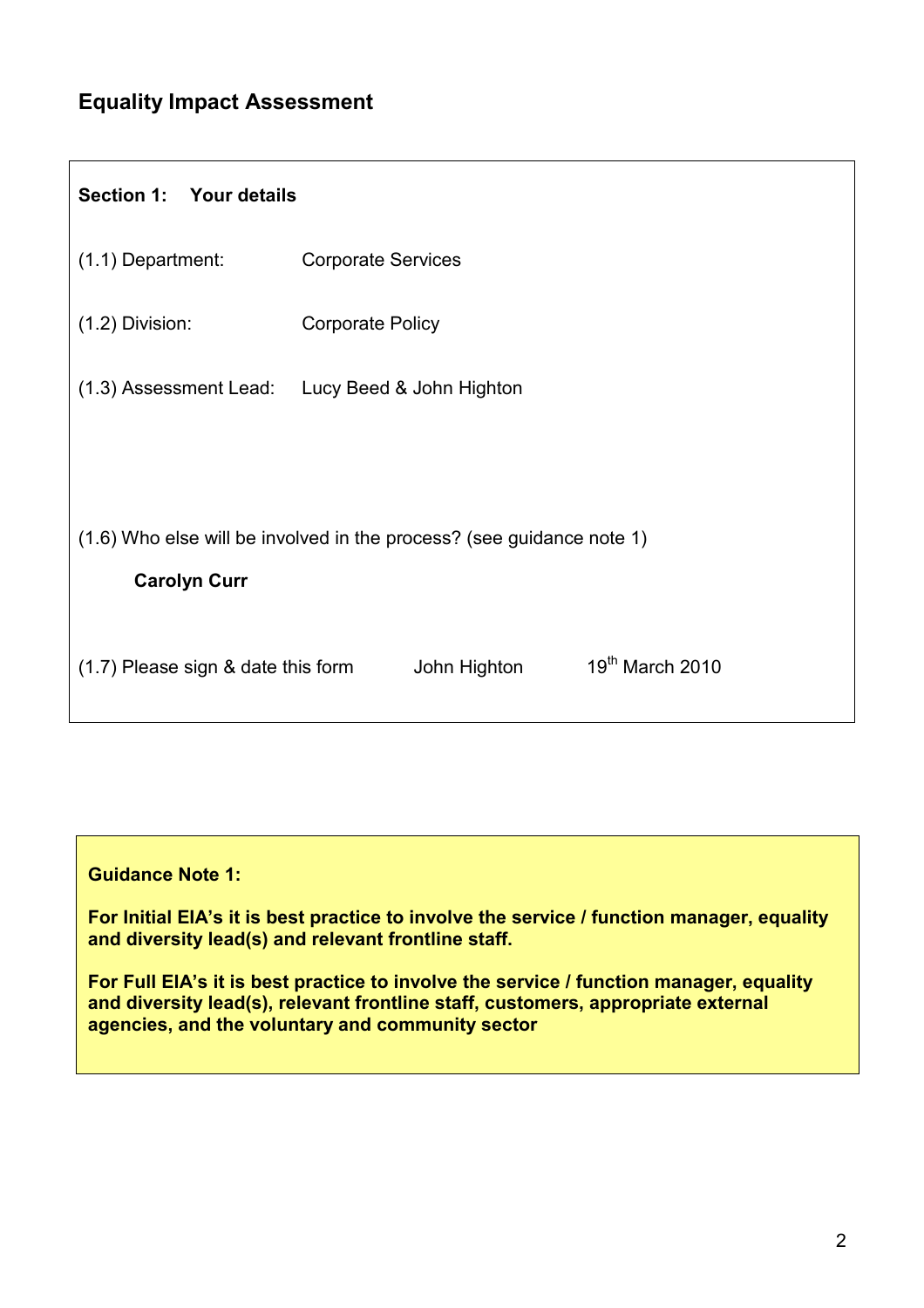| Section 2: What is to be assessed?                                                                                                                                                                                                                                      |  |  |  |  |
|-------------------------------------------------------------------------------------------------------------------------------------------------------------------------------------------------------------------------------------------------------------------------|--|--|--|--|
| (2.1) Name of service / function / project / strategy / policy to be assessed (see guidance<br>$note$ 2)                                                                                                                                                                |  |  |  |  |
| Local Area Agreement: 2008/2011 Final year refresh                                                                                                                                                                                                                      |  |  |  |  |
| $(2.2)$ is this a new or existing service / function / project /strategy / policy? (please state)                                                                                                                                                                       |  |  |  |  |
| Existing – this is a three year agreement with Central Government overseen by<br>Government Office North West. This update of the equality impact assessment is to<br>consider any changes as a consequence of the final year's refresh of the local area<br>agreement. |  |  |  |  |
| (2.3) Which equality impact assessment are you completing?                                                                                                                                                                                                              |  |  |  |  |
| Initial<br>П                                                                                                                                                                                                                                                            |  |  |  |  |

| <b>Guidance Note 2:</b>                                                                      |
|----------------------------------------------------------------------------------------------|
| Service = your department / service area and its employees                                   |
| <b>Functions = your department / service area's activities</b>                               |
| Projects = your department / service area's work programmes                                  |
| Strategy = a plan of action intended to accomplish a specific goal                           |
| Policy = a plan of action to influence and determine decisions, actions and other<br>matters |
| Procedure = a series of steps taken to implement a policy                                    |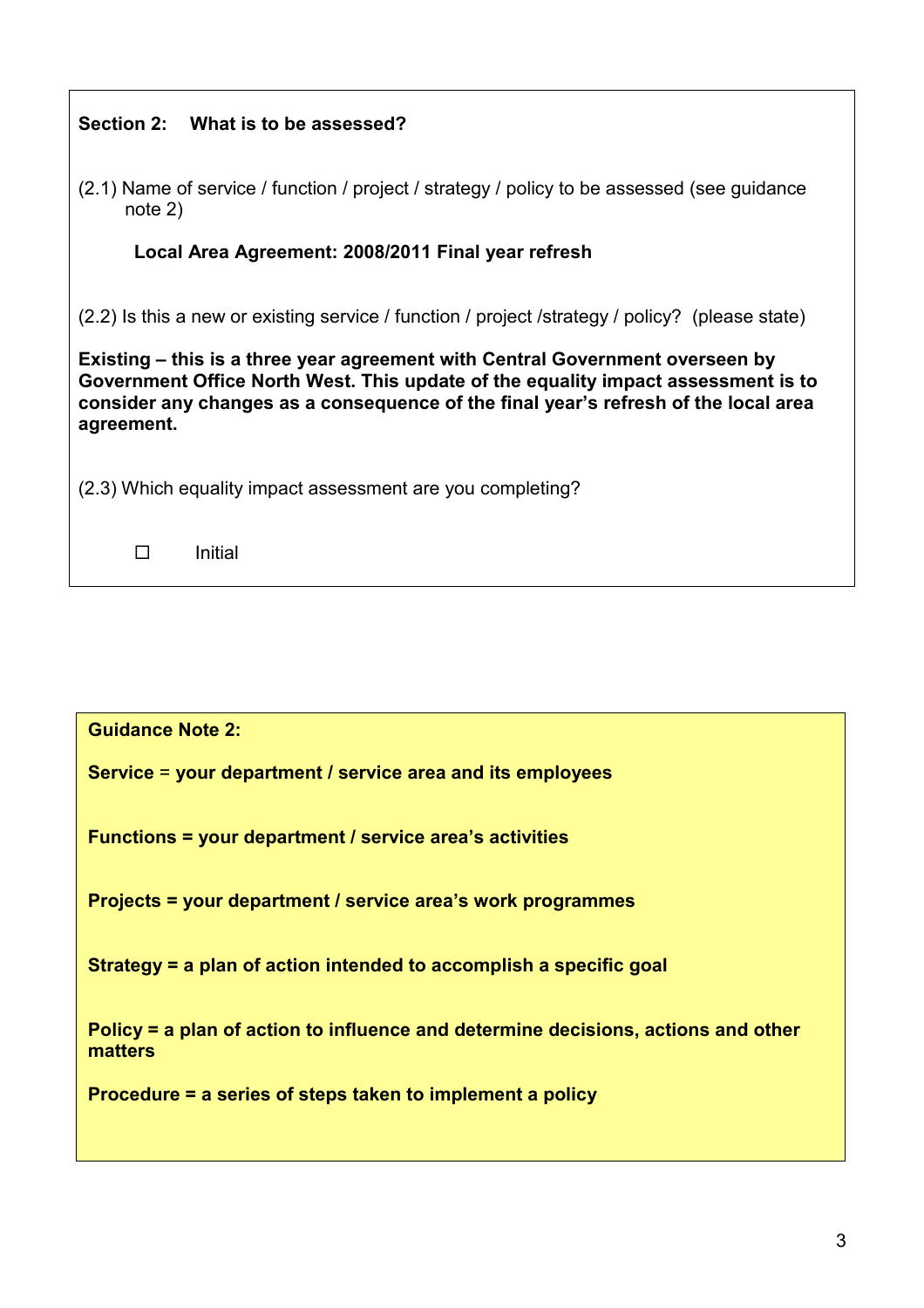## Section 3: Let's do the Initial Equality Impact Assessment

3.1 Could a particular group of people be affected differently in either a negative or positive way by the service / function / project / strategy / policy?

| <b>Equality Group</b>                    | <b>Positive Impact</b><br>(benefits)<br>Please number each<br>one                                                            | <b>Negative Impact</b><br>(disadvantage)<br>Please number each<br>one                                                                        | Please rate each<br>negative impact<br>'low', 'medium' or<br>'high'<br>See guidance note 3 |
|------------------------------------------|------------------------------------------------------------------------------------------------------------------------------|----------------------------------------------------------------------------------------------------------------------------------------------|--------------------------------------------------------------------------------------------|
| <b>Disabled</b><br>People                | The LAA will be<br>focused on the right<br>people and places<br>within Wirral for each<br>priority areas for<br>improvement. | It is not intended that<br>there will be any<br>negative impacts from<br>Wirral's LAA through the<br>delivery of LAA<br>improvement targets. | n/a                                                                                        |
| Lesbian, Gay &<br><b>Bisexual People</b> | As above                                                                                                                     | As above                                                                                                                                     | n/a                                                                                        |
| Women                                    | As above                                                                                                                     | As above                                                                                                                                     | n/a                                                                                        |
| Men                                      | As above                                                                                                                     | As above                                                                                                                                     | n/a                                                                                        |
| Transgendered<br>People                  | As above                                                                                                                     | As above                                                                                                                                     | n/a                                                                                        |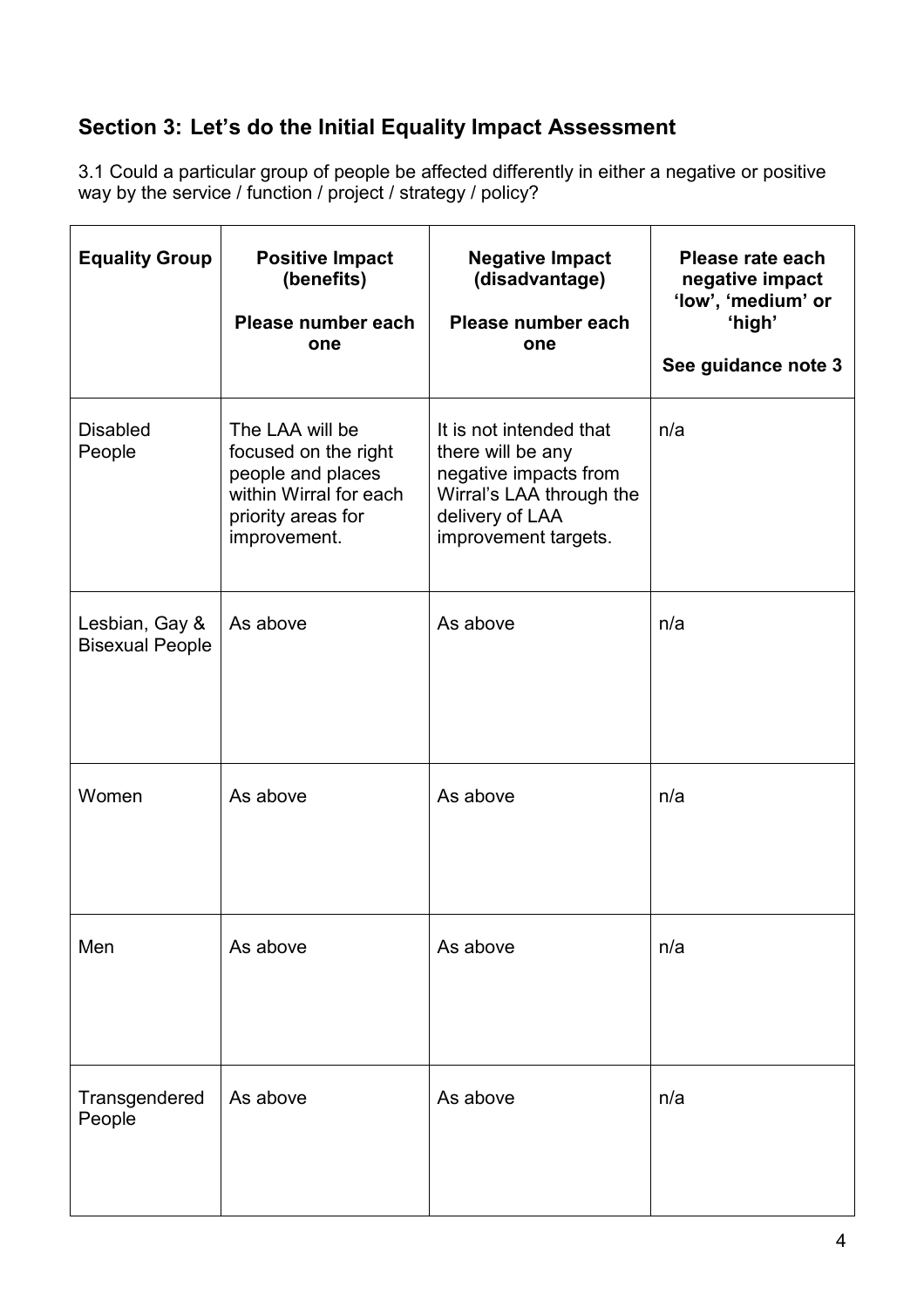| <b>Black &amp; Racial</b><br><b>Minority People</b><br>(please state<br>which group) | As above                                                                                                                                                                                                                                     | As above | n/a                     |
|--------------------------------------------------------------------------------------|----------------------------------------------------------------------------------------------------------------------------------------------------------------------------------------------------------------------------------------------|----------|-------------------------|
| <b>Older People</b><br>$(60+)$                                                       | As above – there will<br>be specific targets<br>which will focus on<br>improving services for<br>Wirral's older people<br>population e.g: falls,<br>independent living,<br>carers and mental<br>health.                                      | As above | <b>Please turn over</b> |
| Younger People<br>$(17-25)$ and<br>Children<br>Please state<br>male or female        | As above – there will<br>be specific targets<br>which will focus on<br>improving services for<br>Wirral's children and<br>young people e.g:<br>NEET, teenage<br>conceptions, obesity,<br>educational<br>attainment, looked<br>after children | As above | n/a                     |
| Religious / Faith<br>Groups                                                          | The LAA will be<br>focused on the right<br>people and places<br>within Wirral for each<br>priority area for<br>improvement                                                                                                                   | As above | n/a                     |
| Other excluded<br>groups (please<br>state)                                           | As above                                                                                                                                                                                                                                     | As above | n/a                     |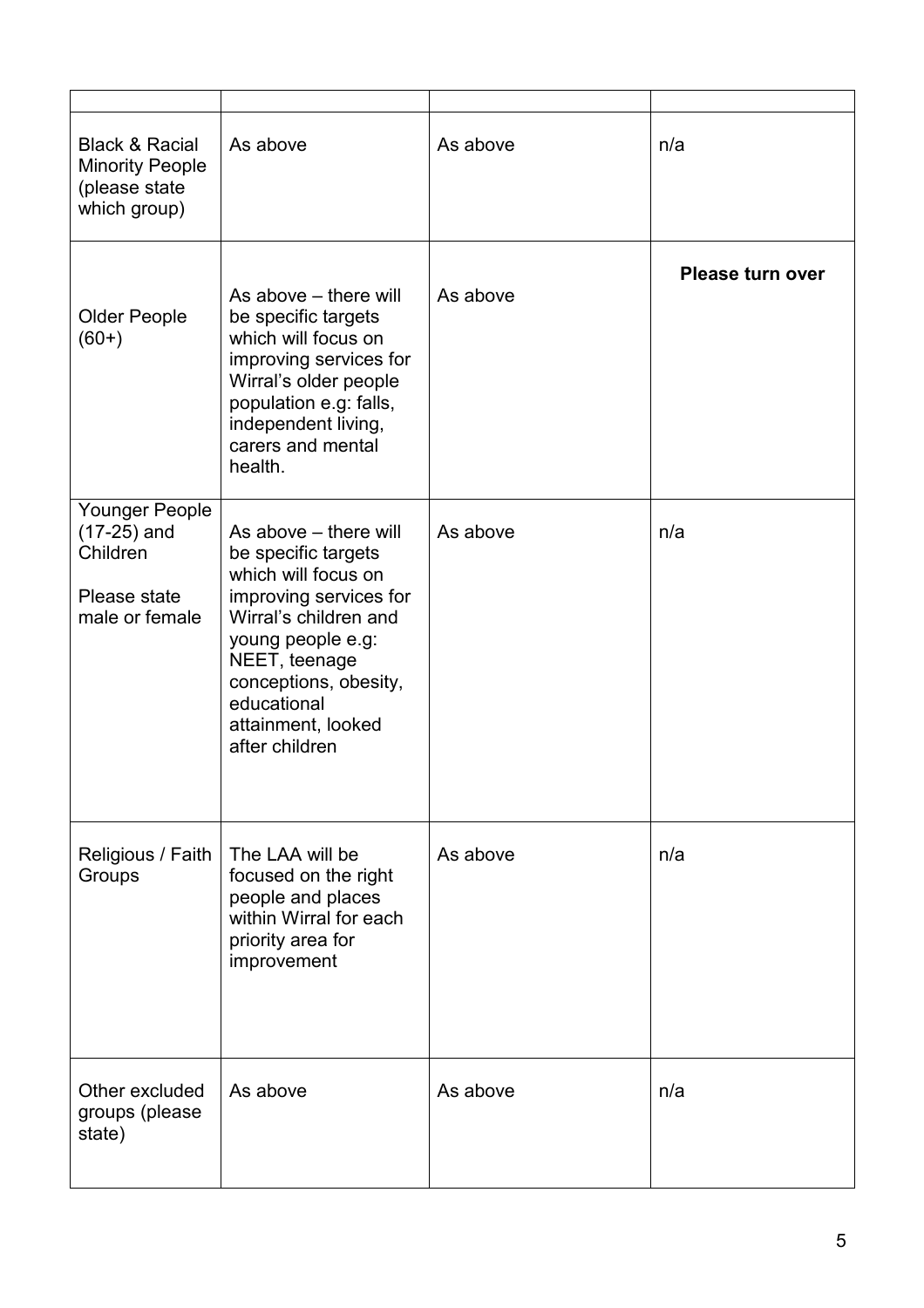Note: If you have rated any negative impact(s) as 'High' please go straight to Section 4 to complete a full assessment.

Note: If you have rated any negative impact as 'Low' or 'Medium please complete the rest of this section on pages 9 and 10.

Guidance Note 3: How to assess negative impacts

Low = It is not discriminatory according to current legislation. However, it might not be seen as being in line with best practice.

Medium = It is not discriminatory according to current legislation. However, it is not in line with the council's Corporate Equality Policy and/or Strategy

High = It is discriminatory according to current anti-discrimination legislation (i.e. it is unlawful), and therefore contravenes the council's Equality Policy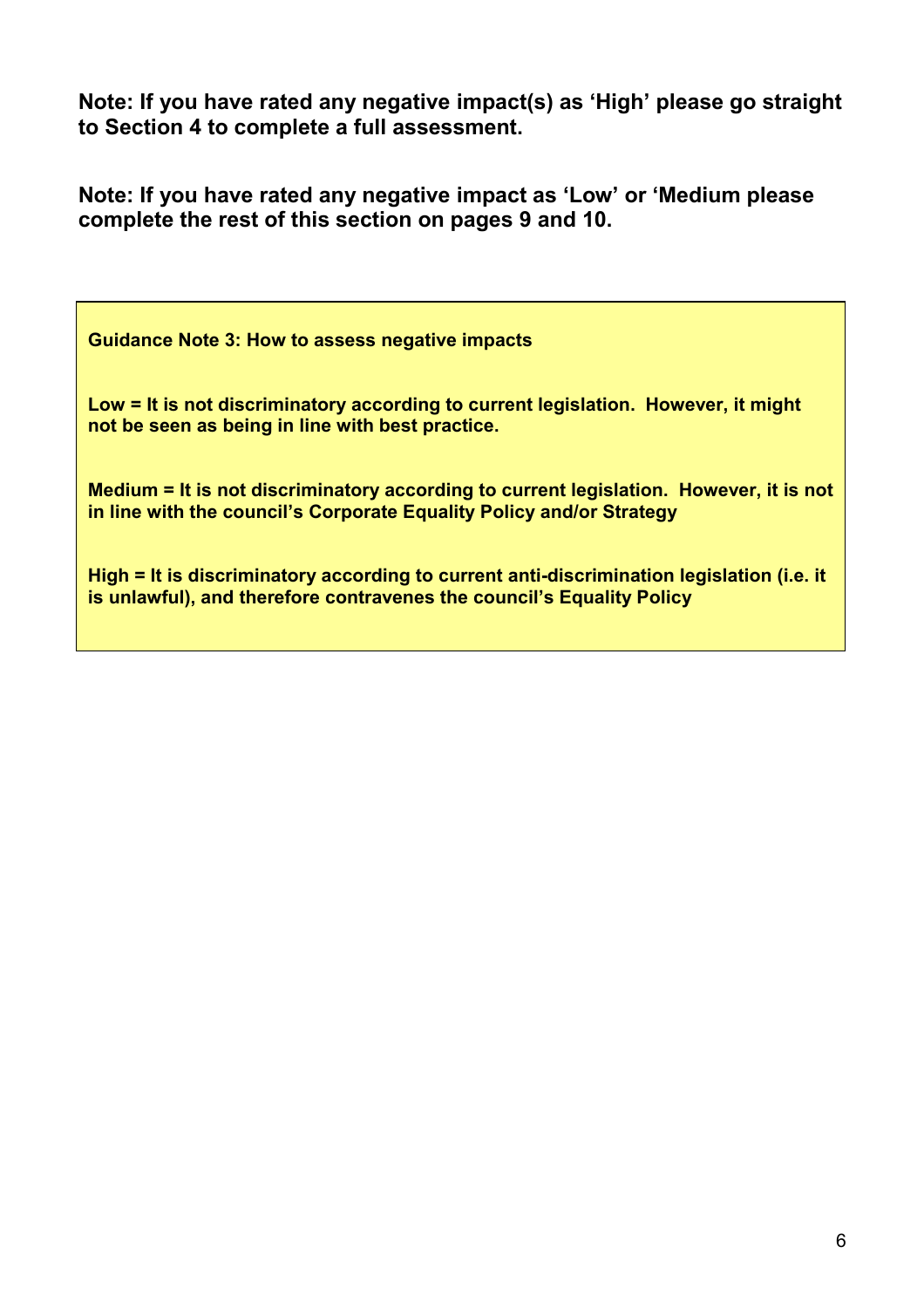### 3.2 Please list below any actions that you plan to take as a result of any negative impact

| Low or medium<br>negative impact | <b>Action required to</b><br>remove or minimise<br>the impact | <b>Lead person</b> | <b>Timescale</b> | <b>Resource</b><br>implications | Any other<br>comments |
|----------------------------------|---------------------------------------------------------------|--------------------|------------------|---------------------------------|-----------------------|
|                                  |                                                               |                    |                  |                                 |                       |
|                                  |                                                               |                    |                  |                                 |                       |
|                                  |                                                               |                    |                  |                                 |                       |
|                                  |                                                               |                    |                  |                                 |                       |
|                                  |                                                               |                    |                  |                                 |                       |
|                                  |                                                               |                    |                  |                                 |                       |
|                                  |                                                               |                    |                  |                                 |                       |
|                                  |                                                               |                    |                  |                                 |                       |